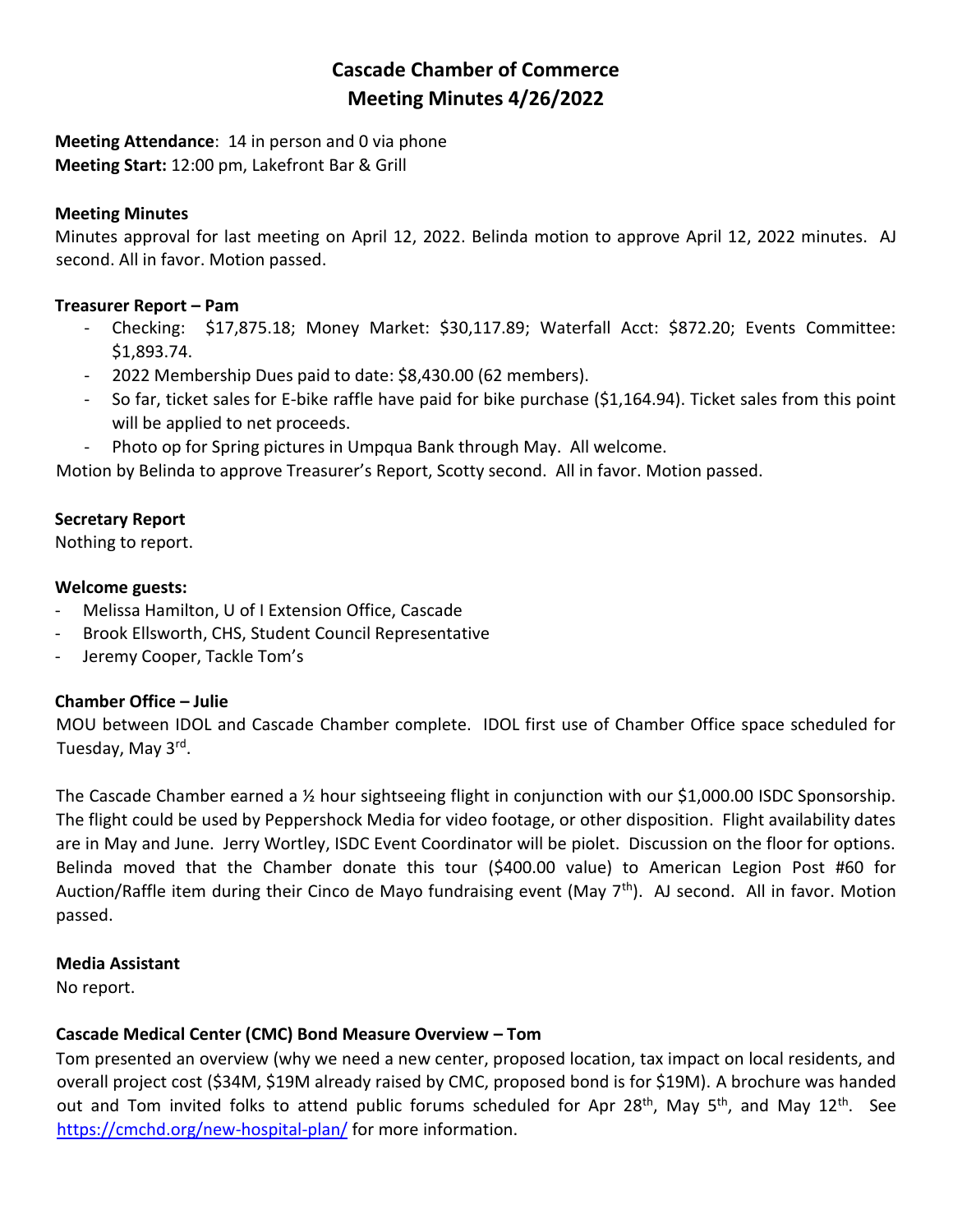# **July 4th Parade Theme & Grand Marshall - Tom**

Confirmed Jeff will be the emcee. A planning meeting is scheduled for Monday, May 2<sup>nd</sup>, at the Chamber Office. Open discussion for parade theme and Grand Marshall ideas. Parade theme ideas presented: "Welcome back", "Looking Forward", "Remember the Good Ole Days". Grand Marshal consideration: Ben and Amber Watkins. Final decision for parade theme and grand marshal will be made at the May  $10<sup>th</sup>$  Chamber meeting.

## **Fireworks Contract /Vendor – Tom**

No update, planning meeting scheduled for May 2<sup>nd</sup>. Expect \$15K.

## **WCM Interactive Arts Festival –**

Chamber has paid \$35.00 booth fee. Barb and Sydney are event leads for the Chamber's booth.

## **Waterfall Project -**

Mike Powell, Valley Bait & Tackle has agreed to act as lead on this project. Mike will attend a future chamber meeting to outline project schedule and volunteer needs.

## **Spring Fling (May 28th) - Julie**

Event flier is out. Accepting donations at the Chamber Office from April 1<sup>st</sup> through May 28<sup>th</sup>. Seeking volunteers for set up (7am-8:30am) and take down (3pm-4:30pm). Contact Julie at the Chamber Office, (208)382-3833, [info@cascadechamber.com](mailto:info@cascadechamber.com) if interested.

## **E-bike Fundraiser – AJ**

E-Bike Raffle: \$20.00 per ticket. Bike currently at the Cascade Hardware, will move to Tackle Toms on May 28<sup>th</sup> for Music in The Mountains event. Drawing on July 4<sup>th</sup>.

## **OPEN FLOOR**

## **Cascade Schools – Joni Stevenson**

Graduation Ceremony is May 28<sup>th</sup>, 1pm, Kelly's Whitewater Park. The 2022 Senior Banners are ready for install on Main St. 2022 Awards Ceremony banquet scheduled for Sat, April 30<sup>th</sup>. ISAT testing has begun, Pre-school screening coming up, and a new Music teacher has been hired.

## **Mayor Nissula -**

Hired a new City employee to maintain City of Cascade website. GIS project for City of Cascade in work. A moving company was contracted to empty library inventory before painting, etc. Friends of the Library used book store open Friday and Saturday, 11am-2pm.

## **U of I Extension Office – Melissa Hamilton**

The Extension Office is exploring a move from current location into the old WICAP building on Pine St. "Cascade Art Walk" submissions due Thurs, Apr 28<sup>th</sup>. Artwork created will be true-to-size taxidermy fish. The fish will be displayed around town and ultimately auctioned off at the 2022 Chalk on the Walk event.

The Extension Office is completing pedestrian activity surveys in conjunction with the Cascade Mobility Team. If you are interested in volunteering to help, contact Melissa, [mbhamilton@uidaho.edu](mailto:mbhamilton@uidaho.edu) , (208)382-7190.

## **Tackle Toms - Jeff**

Planning a "Music in the Mountains" concert May 28<sup>th</sup> at 6pm. May 29<sup>th</sup>, Gospel Concert at The Roxy, 2pm, no tickets, donations accepted. July 23<sup>rd</sup>, Gospel Concert at The Roxy, doors will open 7pm.